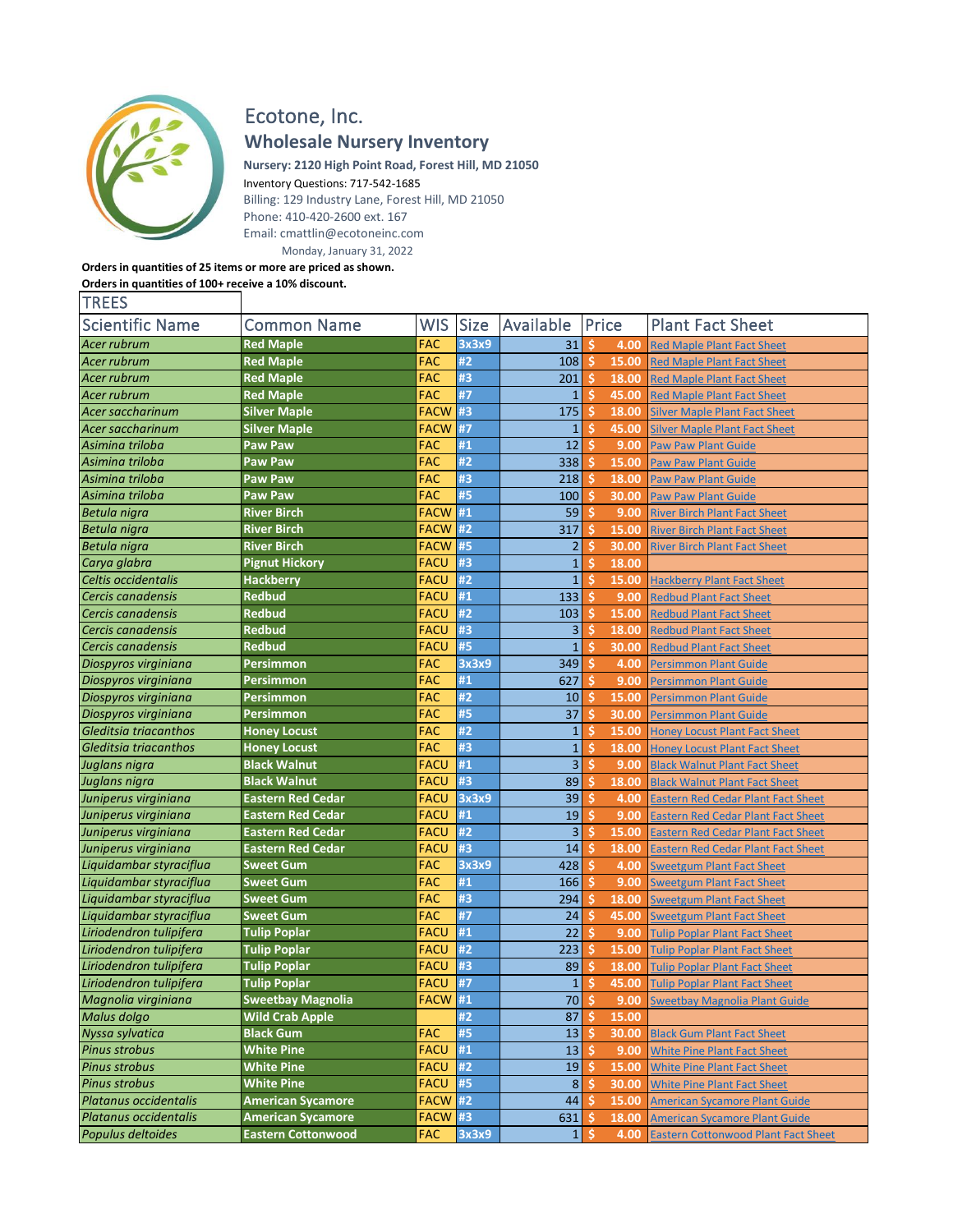| Populus deltoides         | <b>Eastern Cottonwood</b> | <b>FAC</b>     | #2          | 275              | -\$ | 15.00 | <b>Eastern Cottonwood Plant Fact Sheet</b>   |
|---------------------------|---------------------------|----------------|-------------|------------------|-----|-------|----------------------------------------------|
| Populus deltoides         | <b>Eastern Cottonwood</b> | <b>FAC</b>     | #3          | 525              | Ŝ   | 18.00 | <b>Eastern Cottonwood Plant Fact Sheet</b>   |
| Populus deltoides         | <b>Eastern Cottonwood</b> | <b>FAC</b>     | #7          | 21               | \$  | 45.00 | <b>Eastern Cottonwood Plant Fact Sheet</b>   |
| Prunus americana          | <b>American Plum</b>      | <b>FACU</b>    | #1          | 45               | Ŝ   | 9.00  |                                              |
|                           |                           |                |             |                  |     |       | <b>American Plum Plant Fact Sheet</b>        |
| Prunus americana          | <b>American Plum</b>      | <b>FACU</b>    | #2          | 228              | S   | 15.00 | <b>American Plum Plant Fact Sheet</b>        |
| Prunus americana          | <b>American Plum</b>      | <b>FACU</b>    | #3          | 66               | S   | 18.00 | <b>American Plum Plant Fact Sheet</b>        |
| Prunus serotina           | <b>Black Cherry</b>       | <b>FACU</b>    | #2          | 49               | Ŝ   | 15.00 | <b>Black Cherry Plant Guide</b>              |
| Prunus serotina           | <b>Black Cherry</b>       | <b>FACU</b>    | #3          | 22               | Ś   | 18.00 | <b>Black Cherry Plant Guide</b>              |
| Quercus alba              | <b>White Oak</b>          | <b>FACU</b>    | #2          | 52               | Ŝ   | 15.00 | <b>White Oak Plant Fact Sheet</b>            |
| Quercus bicolor           | <b>Swamp White Oak</b>    | FACW           | #2          | 14               | S   | 15.00 | <b>Swamp White Oak Plant Guide</b>           |
| Quercus falcata           | <b>Southern Red Oak</b>   | <b>FACU</b>    | #2          | 305              | Ŝ   | 15.00 |                                              |
| Quercus falcata           | <b>Southern Red Oak</b>   | <b>FACU</b>    | #3          | $\mathbf{1}$     | \$  | 18.00 |                                              |
| Quercus michauxii         | <b>Swamp Chestnut Oak</b> | <b>FACW</b>    | #2          | 61               | Ś   | 15.00 | <b>Swamp Chestnut Oak Plant Fact Sheet</b>   |
| Quercus palustris         | Pin Oak                   | <b>FACW</b>    | #2          | $\overline{2}$   | Ŝ   | 15.00 | <b>Pin Oak Plant Fact Sheet</b>              |
| Quercus palustris         | Pin Oak                   | FACW           | #3          | 189              | \$. | 18.00 | <b>Pin Oak Plant Fact Sheet</b>              |
| Quercus phellos           | <b>Willow Oak</b>         | <b>FAC</b>     | #1          | 29               | Ŝ   | 9.00  | <b>Willow Oak Plant Fact Sheet</b>           |
| Quercus phellos           | <b>Willow Oak</b>         | <b>FAC</b>     | #2          | 10               | Ŝ   | 15.00 | <b>Willow Oak Plant Fact Sheet</b>           |
| Quercus phellos           | <b>Willow Oak</b>         | <b>FAC</b>     | #3          | $1\,$            | Ś   | 18.00 | <b>Willow Oak Plant Fact Sheet</b>           |
| Sassafras albidum         | <b>Sassafras</b>          | <b>FACU</b>    | #3          | $\boldsymbol{6}$ | Ŝ   | 20.00 |                                              |
|                           |                           |                |             |                  |     |       | <b>Sassafras Plant Guide</b>                 |
| <b>Taxodium distichum</b> | <b>Bald Cypress</b>       | OBL            | #1          | 4                | S   | 9.00  | <b>Bald Cypress Plant Fact Sheet</b>         |
| Ulmus americana           | <b>American Elm</b>       | <b>FACW</b>    | #2          | 59               | Ŝ   | 15.00 |                                              |
| <b>Ulmus americana</b>    | <b>American Elm</b>       | <b>FACW</b>    | #3          | 5                | Ś   | 18.00 |                                              |
| <b>SHRUBS</b>             |                           |                |             |                  |     |       | (SHRUBS) Plant t Sheet (USDA.gov)            |
| <b>Scientific Name</b>    | <b>Common Name</b>        | <b>WIS</b>     | <b>Size</b> | Available        |     | Price | <b>Plant Fact Sheet</b>                      |
| Alnus incana              | <b>Speckled Alder</b>     | <b>FACU</b>    | #1          | 14               | Ŝ   | 8.50  | <b>Speckled Alder Plant Guide</b>            |
| Alnus incana              | <b>Speckled Alder</b>     | <b>FACU</b>    | #2          | 43               | \$  | 12.00 | <b>Speckled Alder Plant Guide</b>            |
| Alnus incana              | <b>Speckled Alder</b>     | <b>FACU</b>    | #3          | 113              | \$  | 16.00 | Speckled Alder Plant Guide                   |
| Amelanchier arborea       | <b>Serviceberry</b>       | <b>FAC</b>     | #3          | 6                | Ŝ   | 16.00 | <b>Serviceberry Plant Guide</b>              |
| Amorpha fruticosa         | Indigobush                | <b>FACW</b>    | #1          | 117              | Ŝ   |       |                                              |
|                           |                           |                | #3          |                  | Ŝ   | 8.50  | <b>Indigobush Plant Guide</b>                |
| Amorpha fruticosa         | Indigobush                | <b>FACW</b>    |             | 257              |     | 16.00 | <b>Indigobush Plant Guide</b>                |
| Aronia arbutifolia        | <b>Red Chokeberrry</b>    | <b>FACW</b>    | #1          | 432              | \$. | 8.50  |                                              |
| Aronia arbutifolia        | <b>Red Chokeberrry</b>    | <b>FACW</b>    | #2          | 41               | Ŝ   | 12.00 |                                              |
| Aronia melanocarpa        | <b>Black Chokeberry</b>   | <b>FAC</b>     | 3x3x9       | 344              | Ŝ   | 3.75  | <b>Black Chokeberry Plant Guide</b>          |
| Aronia melanocarpa        | <b>Black Chokeberry</b>   | <b>FAC</b>     | #1          | 686              | Ŝ   | 8.50  | <b>Black Chokeberry Plant Guide</b>          |
| Aronia melanocarpa        | <b>Black Chokeberry</b>   | <b>FAC</b>     | #2          | 556              | Ŝ   | 12.00 | <b>Black Chokeberry Plant Guide</b>          |
| Aronia melanocarpa        | <b>Black Chokeberry</b>   | <b>FAC</b>     | #3          | 17               | \$  | 16.00 | <b>Black Chokeberry Plant Guide</b>          |
| Callicarpa americana      | <b>Beautyberry</b>        | <b>FACU</b>    | #1          | $\mathbf 1$      | Ŝ   | 8.50  | <b>American beautyberry Plant Fact Sheet</b> |
| Callicarpa americana      | <b>Beautyberry</b>        | <b>FACU</b>    | #3          | 160              | Ŝ   | 16.00 | <b>American beautyberry Plant Fact Sheet</b> |
| Cephalanthus occidentalis | <b>Buttonbush</b>         | <b>OBL</b>     | 3x3x9       | 125              | Ś   | 3.75  | <b>Buttonbush Plant Fact Sheet</b>           |
| Cephalanthus occidentalis | <b>Buttonbush</b>         | <b>OBL</b>     | #1          | 1429             | Ŝ   | 8.50  | <b>Buttonbush Plant Fact Sheet</b>           |
| Cephalanthus occidentalis | <b>Buttonbush</b>         | OBL            | #2          | 98               | \$  | 12.00 | <b>Buttonbush Plant Fact Sheet</b>           |
| Cephalanthus occidentalis | <b>Buttonbush</b>         | OBL            | #3          | 269              | -\$ | 16.00 | <b>Buttonbush Plant Fact Sheet</b>           |
| Cornus amomum             | <b>Silky Dogwood</b>      | <b>FACW</b>    | <b>ILS</b>  | <b>Inquire</b>   | Ŝ   | 0.80  | <b>Silky Dogwood Plant Fact Sheet</b>        |
| Cornus amomum             | <b>Silky Dogwood</b>      | <b>FACW</b>    | #1          | 221              | Ŝ   | 8.50  | <b>Silky Dogwood Plant Fact Sheet</b>        |
| Cornus amomum             | <b>Silky Dogwood</b>      | <b>FACW #2</b> |             | 516              | Ś   | 12.00 | <b>Silky Dogwood Plant Fact Sheet</b>        |
| Cornus amomum             | <b>Silky Dogwood</b>      | <b>FACW</b>    | #3          | 46               | -\$ | 16.00 | <b>Silky Dogwood Plant Fact Sheet</b>        |
| Cornus racemosa           | <b>Gray Dogwood</b>       | <b>FAC</b>     | #2          | 283              | \$. | 12.00 | <b>Gray Dogwood Plant Fact Sheet</b>         |
| Cornus racemosa           | <b>Gray Dogwood</b>       | <b>FAC</b>     | #3          | 331              | Ŝ   | 16.00 | <b>Gray Dogwood Plant Fact Sheet</b>         |
| Cornus sericea            | <b>Redosier Dogwood</b>   | <b>FACW</b>    | <b>LS</b>   | Inquire          | Ŝ   | 0.80  | <b>Redosier Dogwood Plant Guide</b>          |
| Cornus sericea            | <b>Redosier Dogwood</b>   | FACW 3x3x9     |             | 428              | Ŝ   | 3.75  | <b>Redosier Dogwood Plant Guide</b>          |
| Cornus sericea            | <b>Redosier Dogwood</b>   | <b>FACW</b>    | #1          | 781              | \$  | 8.50  | <b>Redosier Dogwood Plant Guide</b>          |
| Cornus sericea            | <b>Redosier Dogwood</b>   | FACW #2        |             | 404              | \$  | 12.00 | <b>Redosier Dogwood Plant Guide</b>          |
| Corylus americana         | <b>American Hazelnut</b>  | <b>FACU</b>    | #2          |                  |     |       |                                              |
|                           |                           |                |             | 35               | Ŝ   | 12.00 | <b>American Hazelnut Plant Guide</b>         |
| Corylus americana         | <b>American Hazelnut</b>  | <b>FACU</b>    | #5          | 31               | S   | 25.00 | <b>American Hazelnut Plant Guide</b>         |
| Hamamelis virginiana      | Witchhazel                | <b>FACU</b>    | #2          | 300              | Ŝ   | 12.00 |                                              |
| Ilex verticillata         | Winterberry               | <b>FACW</b>    | 3x3x9       | 270              | \$  | 3.75  | <b>Winterberry Plant Fact Sheet</b>          |
| Ilex verticillata         | Winterberry               | <b>FACW</b>    | #3          | 49               | \$  | 16.00 | <u> Winterberry Plant Fact Sheet</u>         |
| Lindera benzoin           | Spicebush                 | <b>FAC</b>     | 3x3x9       | 200              | '\$ | 3.75  | <b>Winterberry Plant Fact Sheet</b>          |
| Lindera benzoin           | <b>Spicebush</b>          | <b>FAC</b>     | #1          | 796              | Ŝ   | 8.50  | <b>Spicebush Plant Guide</b>                 |
| Lindera benzoin           | Spicebush                 | <b>FAC</b>     | #2          | 330              | Š.  | 12.00 | <b>Spicebush Plant Guide</b>                 |
| Lindera benzoin           | Spicebush                 | <b>FAC</b>     | #3          | $\overline{2}$   | -\$ | 16.00 | <b>Spicebush Plant Guide</b>                 |
| Physocarpus opulifolius   | <b>Ninebark</b>           | FACW #1        |             | 61               | Ŝ   | 8.50  | <b>Ninebark Plant Guide</b>                  |